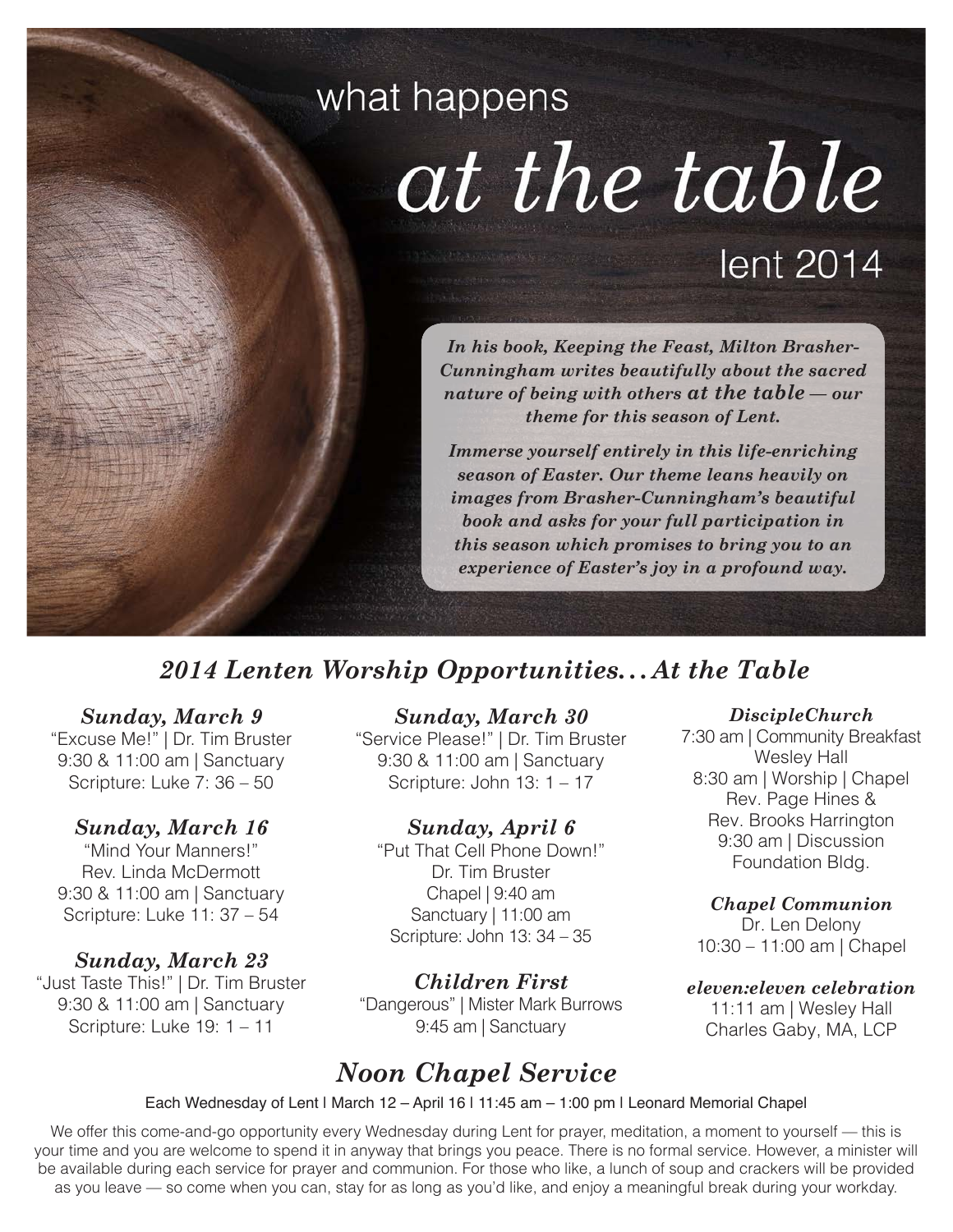## *first week of lent*

#### **SUNDAY, MARCH 9**

*Lenten Study:*  **In-Depth Book Study:** *Keeping the Feast* 9:30 am | Wesley Hall | Rev. Gena Anderson (see back)

*Lenten Study:* **At The Table Groups** Small Groups of 8 – 10, Meeting Weekly (see back)

#### **WEDNESDAY, MARCH 12**

#### **Faith and Film Devotional**

This joint project of Adult, Youth, and Children's ministries will offer a short weekly devotional based on our Lenten sermon scriptures and themes — plus a related a movie scene. Check the Faith and Film Devotional page each Wednesday morning for the weekly devotional.

**Noon Chapel Service** | 11:45 am – 1:00 pm | Chapel

*Lenten Study:*  **In-Depth Book Study:** *Keeping the Feast* 6:30 – 7:45 pm | Room 154 | Dr. Mike Marshall (see back)

## *second week of lent*

### **SUNDAY, MARCH 16**

*Lenten Study:* 

**In-Depth Book Study:** *Keeping the Feast* 9:30 am | Wesley Hall | Rev. Gena Anderson (see back)

*Lenten Study:* **Mixed Media Art Class**

5:00 – 6:00 pm | Children's Wing, 2nd Floor | Room 204 Led by Carol Benson | \$30 for Materials (see back)

## **WEDNESDAY, MARCH 19**

**Faith and Film Devotional** (see first week)

**Noon Chapel Service** | 11:45 am – 1:00 pm | Chapel

*Lenten Study:*  **In-Depth Book Study:** *Keeping the Feast* 6:30 – 7:45 pm | Room 154 | Dr. Mike Marshall (see back)

## *third week of lent*

## **SUNDAY, MARCH 23**

*Lenten Study:*  **In-Depth Book Study:** *Keeping the Feast* 9:30 am | Wesley Hall | Rev. Gena Anderson (see back)

## *Lenten Study:* **Mixed Media Art Class**

5:00 – 6:00 pm | Children's Wing, 2nd Floor | Room 204 Led by Carol Benson | \$30 for Materials (see back)

## **WEDNESDAY, MARCH 26**

## **Faith and Film Devotional (see first week)**

**Noon Chapel Service** | 11:45 am – 1:00 pm | Chapel

*Lenten Study:*  **In-Depth Book Study:** *Keeping the Feast* 6:30 – 7:45 pm | Room 154 | Dr. Mike Marshall (see back)



## **SUNDAY, MARCH 30**

*Lenten Study:*  **In-Depth Book Study:** *Keeping the Feast* 9:30 am | Wesley Hall | Rev. Gena Anderson (see back)

*Lenten Study:* **Mixed Media Art Class**

5:00 – 6:00 pm | Children's Wing, 2nd Floor | Room 204 Led by Carol Benson | \$30 for Materials (see back)

## **Stop Hunger Now — A FAITHWORKS Event**

9:30 am | Justin Building Stop Hunger Now has a focused mission: A world without hunger. Youth and Outreach Ministries are hosting a Stop Hunger Now event. Our goal is to package 20,000 meals which will be sent to children and their families in some of the poorest parts of the world.

## **WEDNESDAY, APRIL 2**

**Faith and Film Devotional (see first week)** 

**Noon Chapel Service** | 11:45 am – 1:00 pm | Chapel

*Lenten Study:*  **In-Depth Book Study:** *Keeping the Feast*

6:30 – 7:45 pm | Room 154 | Dr. Mike Marshall (see back)



## **SUNDAY, APRIL 6**

*Lenten Study:*  **In-Depth Book Study:** *Keeping the Feast* 9:30 am | Wesley Hall | Rev. Gena Anderson (see back)

*Lenten Study:* **Mixed Media Art Class**

5:00 – 6:00 pm | Children's Wing, 2nd Floor | Room 204 Led by Carol Benson | \$30 for Materials (see back)

## **WEDNESDAY, APRIL 9**

**Faith and Film Devotional (see first week)** 

**Noon Chapel Service** | 11:45 am – 1:00 pm | Chapel

*Lenten Study:* 

**In-Depth Book Study:** *Keeping the Feast* 6:30 – 7:45 pm | Room 154 | Dr. Mike Marshall (see back)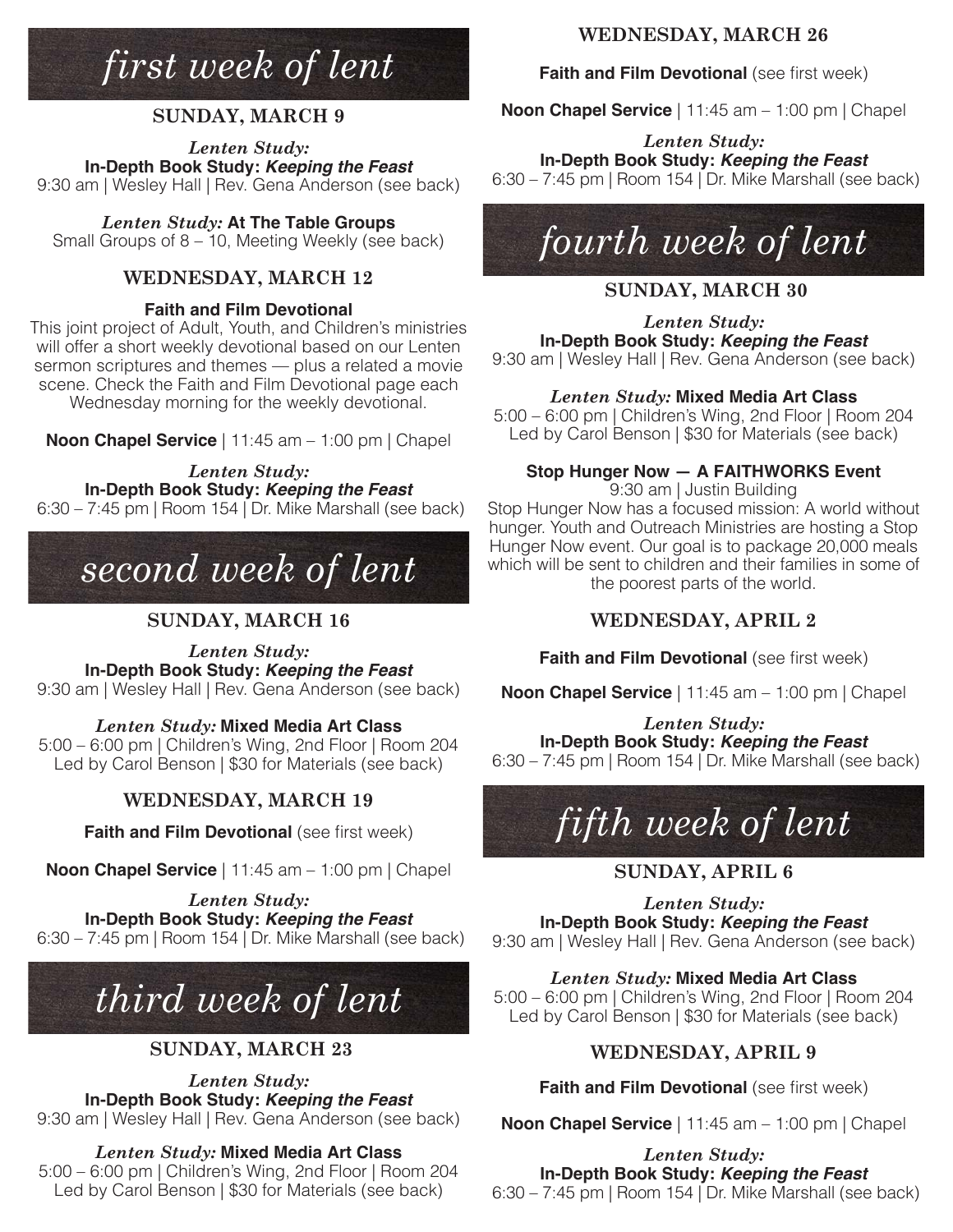## *holy week*

## **APRIL 13 – PALM SUNDAY**

#### **Traditional Service**

9:30 & 11:00 am | Sanctuary "This Isn't What I Ordered!" | Dr. Tim Bruster Guest Speaker: Milton Brasher-Cunningham, author of *Keeping the Feast: Metaphors for the Meal* Scripture: Mark 14: 17 – 31

*Lenten Study:*  **In-Depth Book Study:** *Keeping the Feast*

9:30 am | Wesley Hall | Rev. Gena Anderson (see back)

#### *Lenten Study Event:*  **Guest Speaker and Catered Dinner: An Evening With Milton Brasher-Cunningham**

5:30 pm | Wesley Hall | Cost of Dinner is \$8 Reservations due April 9 (go to bit.ly/1cl7Qpo) Join us for an evening with Milton Brasher-Cunningham, author of *Keeping the Feast*, who will be here to discuss his book and share a meal with FUMCFW members.

## **WEDNESDAY, APRIL 16**

**Faith and Film Devotional (see first week)** 

**Noon Chapel Service** | 11:45 am – 1:00 pm | Chapel

## **APRIL 17 — MAUNDY THURSDAY**

#### **Evening Service**

7:00 pm | Begins in Sanctuary | Dr. Tim Bruster We will start in the sanctuary with a service all together, then move in smaller groups to experience communion in a more intimate setting then finishing in the garden.

#### **Simultaneous Children's Service**

"What Does Maundy Mean?" 7:00 pm | Chapel | Mister Mark Burrows In this special Maundy Thursday Service for children, kids experience a foot washing ritual, receive communion, and hear the Bible story as they walk with Jesus on his final night.

## **APRIL 18 – GOOD FRIDAY**

#### **Noon Service** | Chapel

#### **Service of Darkness**

7:00 pm | Sanctuary | Dr. Tim Bruster Featuring: Adoramus Vocal Ensemble

#### **Simultaneous Children's Service**

"Why Do We Call It Good?" 7:00 pm | Chapel | Mister Mark Burrows

## **SATURDAY, APRIL 19**

#### **Easter Egg Hunt at Lyle Lodge**

10:00 am – 1:00 pm | Lyle Lodge 7179 Peden Road | Azle, Texas 76020

Grab your Easter Basket and join us for another FUMCFW Easter Egg Hunt. We'll enjoy Pony Rides, Petting Zoo, Face Painting, Butterfly Release — and more! Complimentary Sliders and Tacos available from the Easy Slider and Taco Food Trucks. For more information, contact Nikki McInnis (nmcinnis@myfumc. org) at 817/339-5086. In case of inclement weather, please check the website (www.fumcfw.org).

## **APRIL 20 – EASTER SUNDAY**

#### **Easter Sunday Sanctuary Services Featuring: Choral Union & a full orchestra**

8:00, 9:30, & 11:00 am Sanctuary | Dr. Tim Bruster Scripture: Luke 24: 13 – 36 & Luke 24: 1 – 12 This service will open with a portion of the Pines of Rome by Respighi and will include selections from Beethoven and Faure, presented by Choral Union with full orchestra.

> **Children's Easter Moment** 11:00 am | Chapel

#### **Easter Sunday Children's Academy**

9:30 am | Children's Wing, 2nd Floor This will be Sunday Morning Academy Classes as usual, in order to give visitors and guests a good idea of what FUMCFW Children's Academy is like on any given Sunday. However, instead of bringing the children into the sanctuary for our Children's Message, we will take them to the Chapel for an Easter Morning time of songs, scripture, and prayers.

#### **DiscipleChurch**

7:30 am | Community Breakfast | Wesley Hall 8:30 am | Worship | Leonard Memorial Chapel Rev. Page Hines & Rev. Brooks Harrington 9:30 am | Discussion | Foundation Bldg.

#### **Chapel Communion**

Dr. Len Delony | 10:30 – 11:00 am | Chapel

#### **eleven:eleven easter service**

11:11 am | Wesley Hall Charles Gaby, MA, LCP